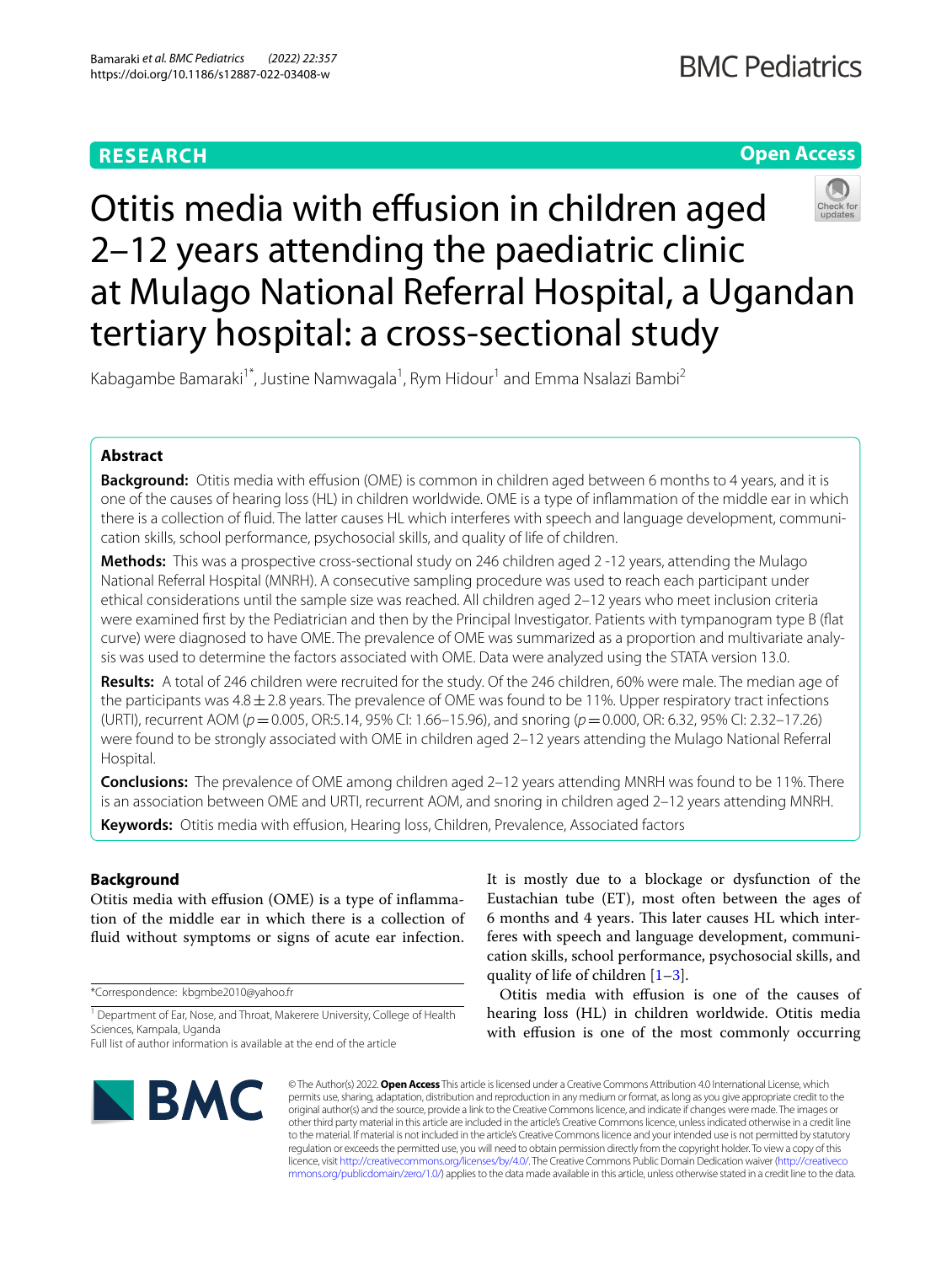childhood illnesses in the United States of America (USA), with more than 2.2 million diagnosed cases each year  $[4]$  $[4]$ .

The prevalence of OME is reported in the developed countries, USA 15 to 30% in adolescents [[5\]](#page-5-3), 63.9% in Italy in children with lower respiratory tract infection [[5\]](#page-5-3).

In developing countries, India with 32.3% [\[6](#page-5-4)], and in African countries, South Africa has a prevalence of 16.5% in children attending a primary health care clinic [[7\]](#page-5-5), Nigeria with 25.2% of school-age children [[8\]](#page-5-6), and Uganda 14.1% of school-going children [[9](#page-5-7)].

Otitis media with efusion (OME) remains a public health problem around the world. In Uganda, there are unpublished data about the prevalence and risk factors of otitis media with efusion in the Paediatric clinic at MNRH. It was, therefore, important to conduct this study for this age group  $(2-12$ - year-old) to determine the prevalence and the associated factors of otitis media with effusion in children aged  $2-12$  years attending the Paediatric Clinic at MNRH.

#### **Methods**

#### **Study design, setting, and population**

This was a prospective cross-sectional study carried out among children aged 2 to 12 years, attending the Paediatric Clinic at the Mulago National Referral Hospital, Kampala, Uganda from February 2019 to April 2019. The inclusion criteria were all children aged  $2-12$  years, attending the Paediatric clinic at MNRH, all children whose parents or guardians consented, and all children with ages more than 8 years who assented to the study. The exclusion criteria were children with chronic ear infections, perforation of the tympanic membrane; children who were sick and needed to be admitted, and uncooperative children.

#### **Study procedure**

Recruitment of participants was done at the Paediatric Clinic, Mulago National Referral Hospital. Consecutive sampling was used on those who satisfy the eligibility criteria until the sample size was achieved. The research assistants and/or the principal investigator comprehensively explained to the parents or caretakers of the selected participants the purpose of the study, benefts, and risks and thereafter requested their participation. The eligible patients who agreed to participate signed a consent/assent form by writing their names and signature and subsequently were assigned a student number. Participants were then interviewed after seeing the Paediatrician or Clinician. They were examined and underwent otoscopy and tympanometry by the PI assisted by an Audiologist and the Pediatrician in the consultation room of the Pediatric Clinic. The diagnosis of OME was confrmed following the otoscopy fndings (dull, retracted eardrum, presence of an air bubble or air-fuid level) and tympanometry fndings (tympanogram type B).

We do not currently have at the Paediatric Clinic facilities to provide behavioral hearing testing in children, such as play audiometry and visual reinforcement audiometry, ABR, so our hearing assessment is limited to otoscopy and tympanometry.

#### **Otological exam**

Otoscopy was performed by the PI using a Welch-Allyn otoscope. This included the status of the tympanic membrane, normal, dull, retracted, presence of an air bubble or air-fuid level, absence or presence of perforation with or without pus discharge. The children who didn't have wax, tympanic membrane perforation, or ear discharge, were sent to the next test which was the tympanometry. Participants with impacted wax were advised to use a cerumen softener for three days. After the use of the softener, the ear syringing was carried out, then followed by an audiological assessment.

#### **Statistical data analysis**

Analysis of the data collected was done using a computer statistical software EPI-DATA version 3.1 with automatic checks to avoid double entries of a questionnaire. The entered data were then exported to STATA version 13.0 for data cleaning and analysis with the help of a professional statistician. Continuous variables were analyzed using the mean, standard deviations, median and interquartile ranges while categorical variables were presented using tables, bar graphs, and pie charts.

The prevalence of OME in children aged  $2-12$  years was determined using simple proportions, i.e., by calculating the number of children with OME 2–12 years divided by the total number of children recruited into the study. The associated factors were assessed in steps: bivariate analysis followed by multivariate analysis, with variables with a  $p$ -value < 0.2 at bivariate analysis being included in the multivariate model, using logistic regression. The results were presented using odds ratios and *P*-values whereby, the *P*-value of 0.05 was used as the measure of statistical signifcance when considering 95% confdence intervals.

#### **Ethical approval**

A permission letter to carry out the study was obtained from the ENT Department, College of Health Sciences (CHS), Makerere University, School of Medicine Research and Ethics Committee (SOMREC). A written informed consent/assent was sought from parents/caretakers/children before recruitment into the study, and it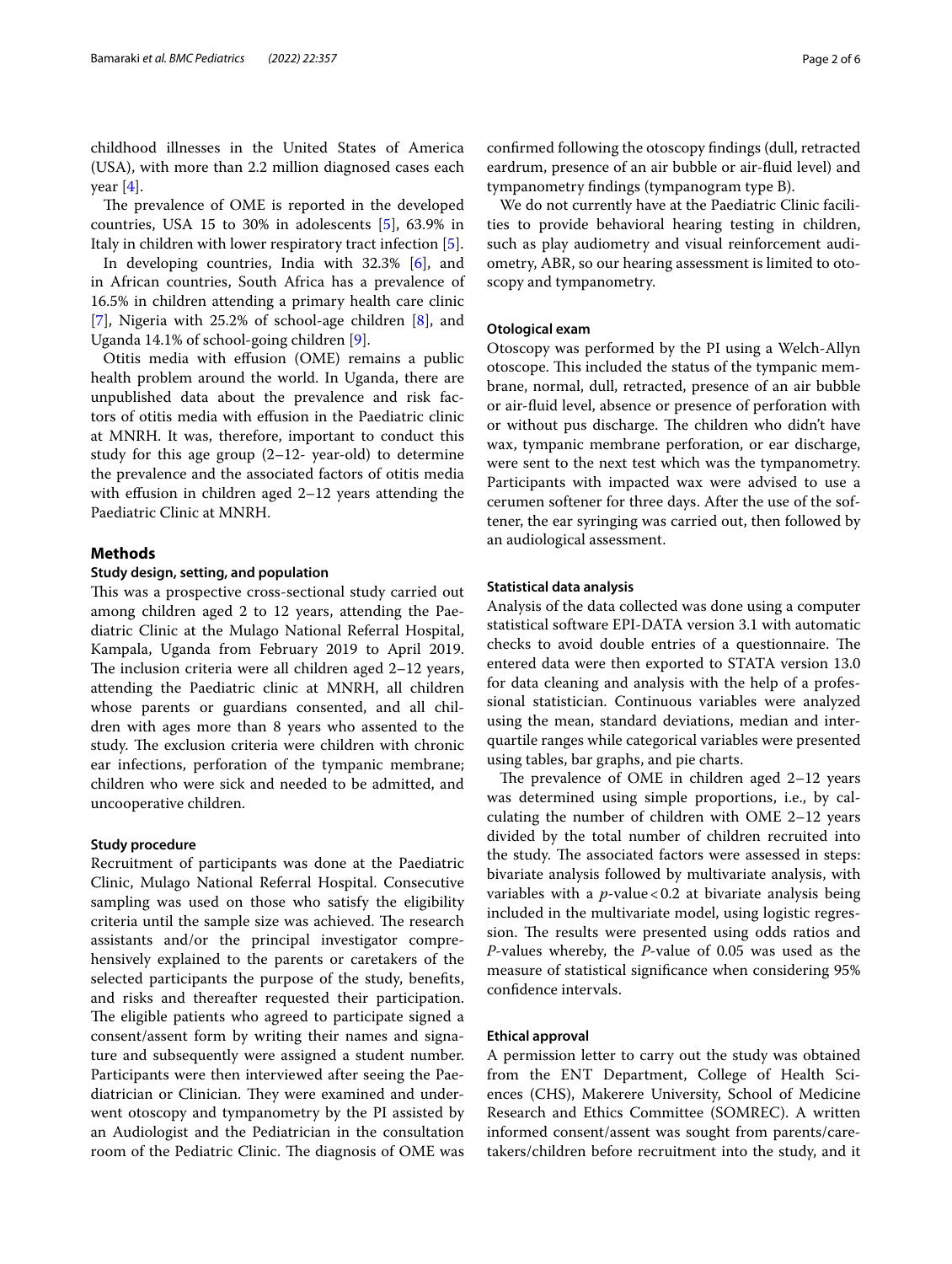included a clear explanation of the purpose of the study, and the possible benefts and risks.

#### **Results**

Between February 2019 to April 2019, a total of 256 children attending the Paediatric Clinic at Mulago Hospital were invited to participate in the study; 4 caretakers decline to consent, 2 children were outside the required

<span id="page-2-0"></span>**Table 1** Shows socio-demographic characteristics of study participants

| Characteristic                |                  | Frequency<br>$(n=246)$ | Percentage<br>(%) |
|-------------------------------|------------------|------------------------|-------------------|
| Age in years                  | $2 - 4$          | 154                    | 63                |
| (Mean $\pm$ SD)               | $5 - 7$          | 53                     | 21                |
|                               | $8 - 10$         | 22                     | 9                 |
|                               | $11 - 12$        | 17                     | 7                 |
| Sex of the child              | Male             | 147                    | 60                |
|                               | Female           | 99                     | 40                |
| <b>School attendance</b>      | Yes              | 173                    | 70                |
|                               | No               | 73                     | 30                |
| <b>Breastfeeding duration</b> | Never            | 1                      | 1                 |
|                               | $<$ 6 months     | 5                      | $\mathfrak{D}$    |
|                               | $6-12$ months    | 26                     | 10                |
|                               | $>12$ months     | 214                    | 87                |
| Breastfeeding position        | Head raised      | 238                    | 97                |
|                               | Flat             | 8                      | 3                 |
| <b>Mothers' education</b>     | No/low education | 90                     | 37                |
|                               | Higher/Tertiary  | 156                    | 63                |
| <b>Family size</b>            | $\leq$ 3 people  | 38                     | 15                |
|                               | $4 - 6$          | 164                    | 67                |
|                               | $\geq 7$         | 44                     | 18                |

age range of 2 to 12 years, 4 were unable to participate due to other reasons and 246 were recruited**.**

# **Demographic, profle, and clinical characteristics of the study participants**

Table [1](#page-2-0) below shows the socio-demographic characteristics of the study participants (Table [1](#page-2-0)).

Among the 246 children recruited aged 2–12 years, the mean age of the participants was  $4.8 \pm 2.8$ . Most of the participants 154/246 (63%) were aged 2–4 years while 22/246 (9%) were within the age group of 8–10 years and  $17/246$  (7%) were within the age group of  $11-12$  years (Fig. [1\)](#page-2-1). Overall, 147/246 (60%) of the children were male. The histogram below shows the age distribution of the study participants (Fig. [1\)](#page-2-1).

# **Prevalence of OME in children aged 2–12 years attending the Paediatric Clinic at MNRH**

Among the 246 children recruited aged 2–12 years, the prevalence of OME in this study was 11% (26/246) as shown in Fig. [2](#page-3-0) below (Fig. [2\)](#page-3-0). Children without OME were 220/246 (89%). All 26 patients with OME presented bilateral OME.

# **Factors associated with OME among children aged 2–12 years attending the Paediatric Clinic**

Using the bivariate analysis, the table below shows history of frequent AOM (*p* < 0.001, OR:6.75, 95% CI: 2.60–17.54); allergy (*p*=0.007, OR:3.24, 95% CI:1.38– 7.61), snoring (*p* < 0.001, OR:7.66, 95% CI:3.23–17.18), delayed speech (*p*=0.005, OR:3.67, 95% CI:1.48–8.93) were signifcantly associated with OME. Important to know also is that all 26 children who had a tympanogram type B for both ears, had a history of frequent

<span id="page-2-1"></span>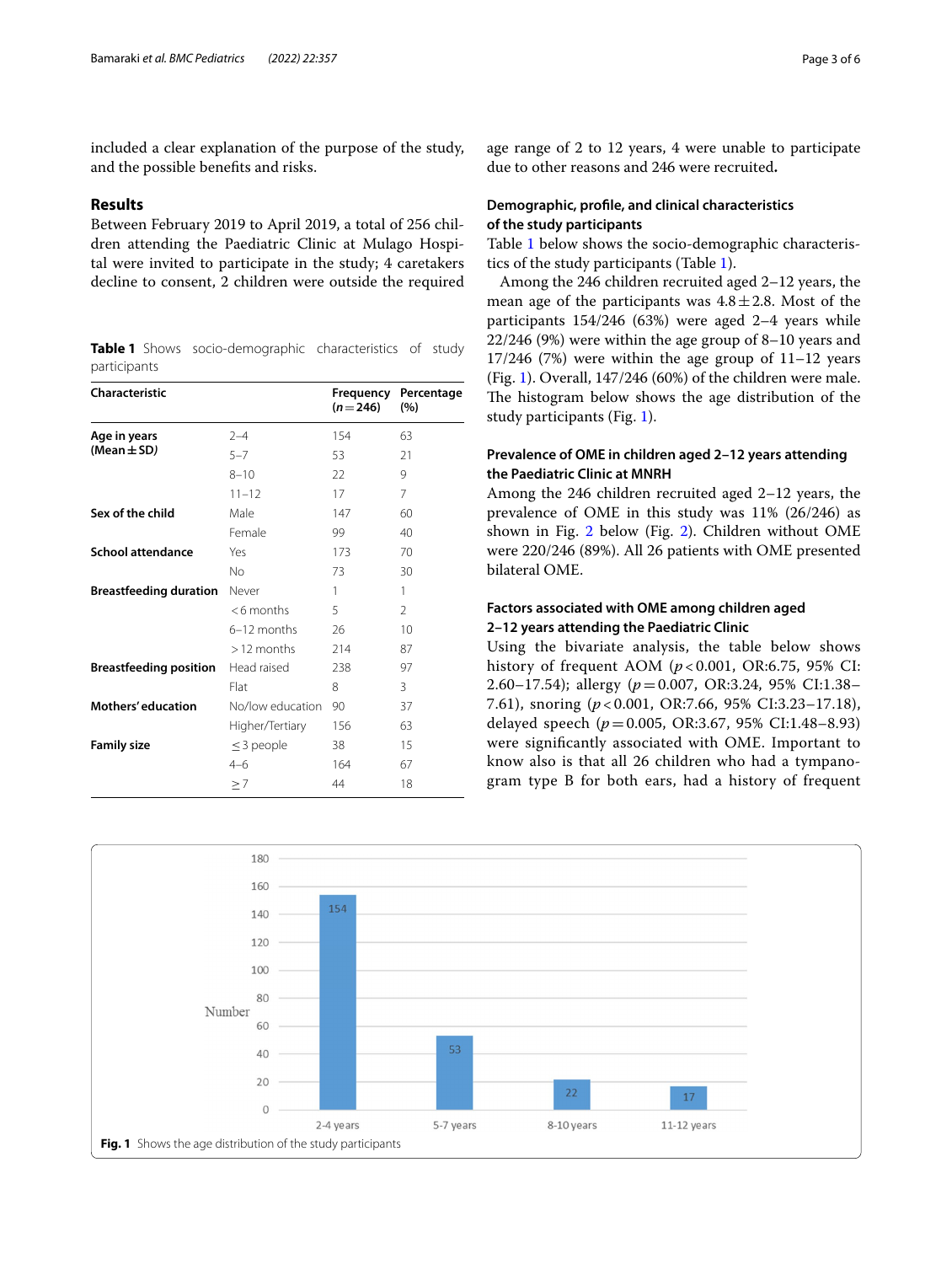

<span id="page-3-0"></span>URTI. Other factors like age, sex, school attendance, mothers' education, family size, and exposure to smoking were not directly associated with OME as shown in the table below (Table [2\)](#page-3-1):

Considering the multivariate analysis, the prevalence in afected children was strongly associated with recurrent AOM (*p*=0.005, OR: 5.14, 95% CI: 1.66–15.96), snoring (*p*=0.000, OR: 6.32, 95% CI:2.32–17.26). Important to note all 26 children with OME had URTI and reported snoring at night. This is possibly due to enlarged adenoids, which could afect the function of the Eustachian tube.

<span id="page-3-1"></span>**Table 2** Shows bivariate analysis of socio-demographic characteristics with OME in children aged 2–12 years attending the Paediatric Clinic at MNRH

| <b>Characteristics</b> | (Mean $\pm$ SD)  | Had Type "B"<br>$(n=26)$<br>$3.3 \pm 1.6$ | No type B<br>$(n=220)$<br>$4.9 \pm 2.9$ | OR (95% CI)          | P-value |
|------------------------|------------------|-------------------------------------------|-----------------------------------------|----------------------|---------|
| Age in years           | $2 - 4$          | 24 (92)                                   | 130 (59)                                | $0.26(0.03 - 2.01)$  | 0.196   |
|                        | $5 - 7$          | 1(4)                                      | 52(24)                                  | $2.48(0.15 - 41.45)$ | 0.528   |
|                        | $8 - 10$         | 1(4)                                      | 21(10)                                  |                      |         |
|                        | $11 - 12$        | 0(0)                                      | 17(9)                                   | Ref                  |         |
| Sex                    | Male             | 17(65)                                    | 130 (59)                                | $1.31(0.56 - 3.06)$  | 0.537   |
|                        | Female           | 9(35)                                     | 90(41)                                  | Ref                  |         |
| School attendance      | Yes              | 21(81)                                    | 152 (69)                                | $1.88(0.68 - 5.19)$  | 0.224   |
|                        | <b>No</b>        | 5(19)                                     | 68 (31)                                 | Ref                  |         |
| Mothers' education     | No/low education | 11(42)                                    | 79 (36)                                 | $1.31(0.57 - 2.99)$  | 0.523   |
|                        | Higher/Tertiary  | 15(58)                                    | 141 (64)                                | Ref                  |         |
| Family size            | $\leq$ 3 people  | 2(8)                                      | 36(16)                                  | Ref                  |         |
|                        | $4 - 6$          | 20(77)                                    | 144 (66)                                | $0.40(0.09 - 1.79)$  | 0.231   |
|                        | $\geq 7$         | 4(15)                                     | 40 (18)                                 | $0.56(0.10 - 3.22)$  | 0.512   |
| Exposure to smoking    | Yes              | 1(4)                                      | 9(4)                                    | $0.94(0.11 - 7.71)$  | 0.952   |
|                        | <b>No</b>        | 25 (96)                                   | 211 (96)                                | Ref                  |         |
| <b>Frequent AOM</b>    | Yes              | 9(35)                                     | 16(7)                                   | $6.75(2.60 - 17.54)$ | < 0.001 |
|                        | <b>No</b>        | 17(65)                                    | 204 (93)                                | Ref                  |         |
| Allergy                | Yes              | 17(65)                                    | 81 (37)                                 | $3.24(1.38 - 7.61)$  | 0.007   |
|                        | No               | 9(35)                                     | 139 (63)                                | Ref                  |         |
| Snoring                | Yes              | 16(62)                                    | 38(17)                                  | $7.66(3.23 - 17.18)$ | < 0.001 |
|                        | <b>No</b>        | 10(38)                                    | 182 (83)                                | Ref                  |         |
| Delay speech           | Yes              | 9(35)                                     | 28(13)                                  | $3.67(1.48 - 8.93)$  | 0.005   |
|                        | No               | 17(65)                                    | 192 (87)                                | Ref                  |         |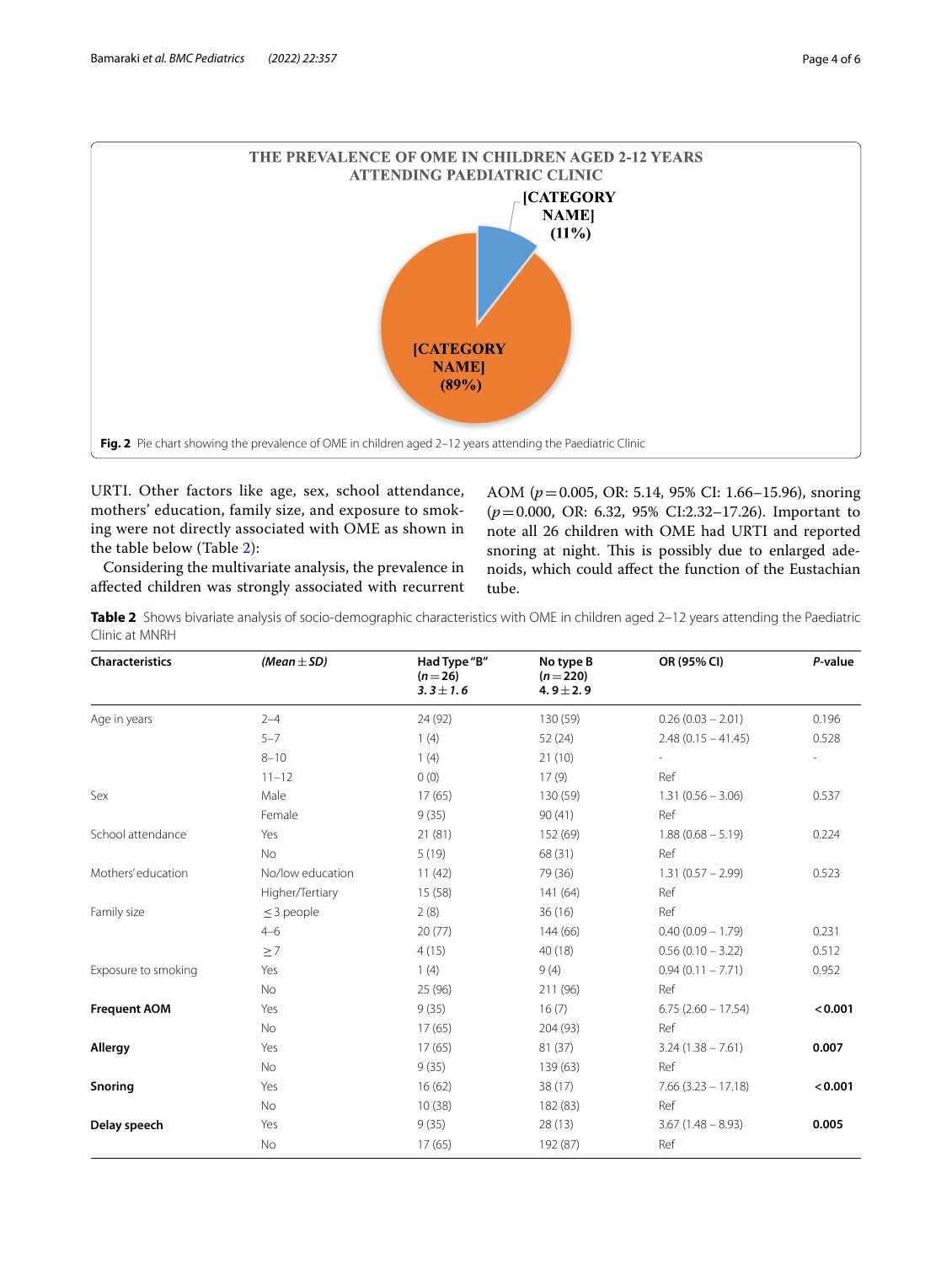Sex, school attendance, exposure to smoking, allergy, and delayed speech were less associated with OME as shown in Table [3](#page-4-0) below (Table [3](#page-4-0)):

#### **Discussion**

This study set out to determine the prevalence and associated factors of otitis media with efusion among children aged 2–12 years attending the Paediatric Clinic at MNRH.

#### **Prevalence of otitis media with efusion**

The prevalence of otitis media with effusion in this study was found to be 11%. All 26 children with OME had bilateral OME, there were no children with unilateral OME. This is similar to the prevalence of OME (11.9%) found in a study done by Els, et al. in South Africa, in 2016  $[10]$  $[10]$ , where 109 children aged 2-12 years were recruited.

Also, a study done by Caylan R, et al., in Turkey, in 2006, found the prevalence of OME was 11.1% in children aged 5–12 years. This study had similar findings to our study, even though they didn't have in their studies, children younger than 5 years [\[11\]](#page-5-9).

In another cross-sectional study done by Chibuike, et al., in Nigeria, in 2017 [[8\]](#page-5-6), the prevalence of OME was reported to be 25.2% in children aged 1 to 6 years. In this study, the prevalence of OME was higher than what we found in our study. This could be attributed to the fact that it was a community study conducted in the Subregion of Nigeria, which is characterized by high rainfall and humidity. It is also known as an industrial area with high air pollution. Another reason could be they considered tympanogram types B and C as diagnoses of OME.

Aydemir G, et al., in Turkey, 2011 [[12\]](#page-5-10), found that 16% of 423 children 7–12 years enrolled had OME. This prevalence was higher as well compared to ours, the reason

<span id="page-4-0"></span>**Table 3** Shows a multivariate analysis of the Factors associated with OME in children aged 2–12 years attending the Paediatric Clinic at MNRH

| <b>Characteristics</b> | odds ratio | 95% CI         |                              |  |
|------------------------|------------|----------------|------------------------------|--|
|                        |            |                | $Type="Bold" > P-$<br>value* |  |
| Male child             | 2.22       | $0.80 - 6.20$  | 0.127                        |  |
| School attendance      | 278        | $082 - 944$    | 0.102                        |  |
| Exposure to smoking    | 0.22       | $0.01 - 3.23$  | 0.269                        |  |
| <b>Frequent AOM</b>    | 5.14       | $1.66 - 15.96$ | $0.005*$                     |  |
| Allergy                | 1.49       | $0.56 - 3.99$  | 0429                         |  |
| Snoring                | 6.32       | $2.32 - 17.26$ | $0.000*$                     |  |
| Delayed speech         | 199        | $064 - 620$    | በ 235                        |  |
|                        |            |                |                              |  |

**\*** Statistically signifcant risk factors

may be because they considered the types B and C tympanograms as indicating OME. In our study, the diagnosis of OME was based on a type B tympanogram (fat curve).

Bisso F (unpublished data), in Uganda, in 2002 [\[9](#page-5-7)], found the prevalence of OME was 14.1% of school-going children aged  $4-6$  years. This prevalence was slightly similar to our study, the only diference between, the former was a community study and didn't include children less than 4 years and older than 6 years.

#### **Factors associated with otitis media with efusion**

We found frequent episodes of URTI, recurrent acute otitis media, and snoring to be factors strongly associated with otitis media with efusion, this is similar to that reported by F. Martines, et al. [[13\]](#page-5-11), where snoring (*p*<0.0001; OR=3.86, 95% CI: 2.72–5.47), recurrent acute otitis media (*p*<0.0015; OR=2.54, 95% CI: 1.41–4.61), frequent URTI (*p*<0.0001; OR=3.17, 95% CI: 2.22–4.52) were factors associated with otitis media with efusion.

Our results were also similar to the fndings of Kiris M., et al.  $[14]$  who found that snoring  $(p < 0.0001)$  and URTI (*p*<0.0001 were important associated factors with otitis media with effusion. But they didn't consider recurrent acute otitis media as a variable, which was included in our present study.

In a study done by Aydemir G., et Al., in 2011 [\[12](#page-5-10)], URTI ( $p$ <0.05), snoring ( $p$ <0.05), and frequent episodes of acute otitis media  $(p<0.05)$  were reported to be predictors of otitis media with efusion, which are similar to the fndings of our study.

Snoring reported in our 26 children with bilateral OME could be due to a mechanical obstruction of the nasopharynx by an enlarged adenoid, which could afect the function of the Eustachian tube.

#### **Limitations of the study**

Otitis media with efusion leads to conductive hearing loss in afected children, we would have wished to assess the degree, types, and confguration of the hearing loss, using the diagnostic Auditory Brainstem Response machine, but we were not able to do it.

Given how common OME is in our pediatric population, it would be very benefcial if the Audiologists of Mulago National Referral Hospital could be provided with the equipment and training necessary to perform behavioral hearing testing in children attending the Paediatric Clinic at MNRH. It is very important to diagnose and treat hearing loss in children to optimize their communication and education.